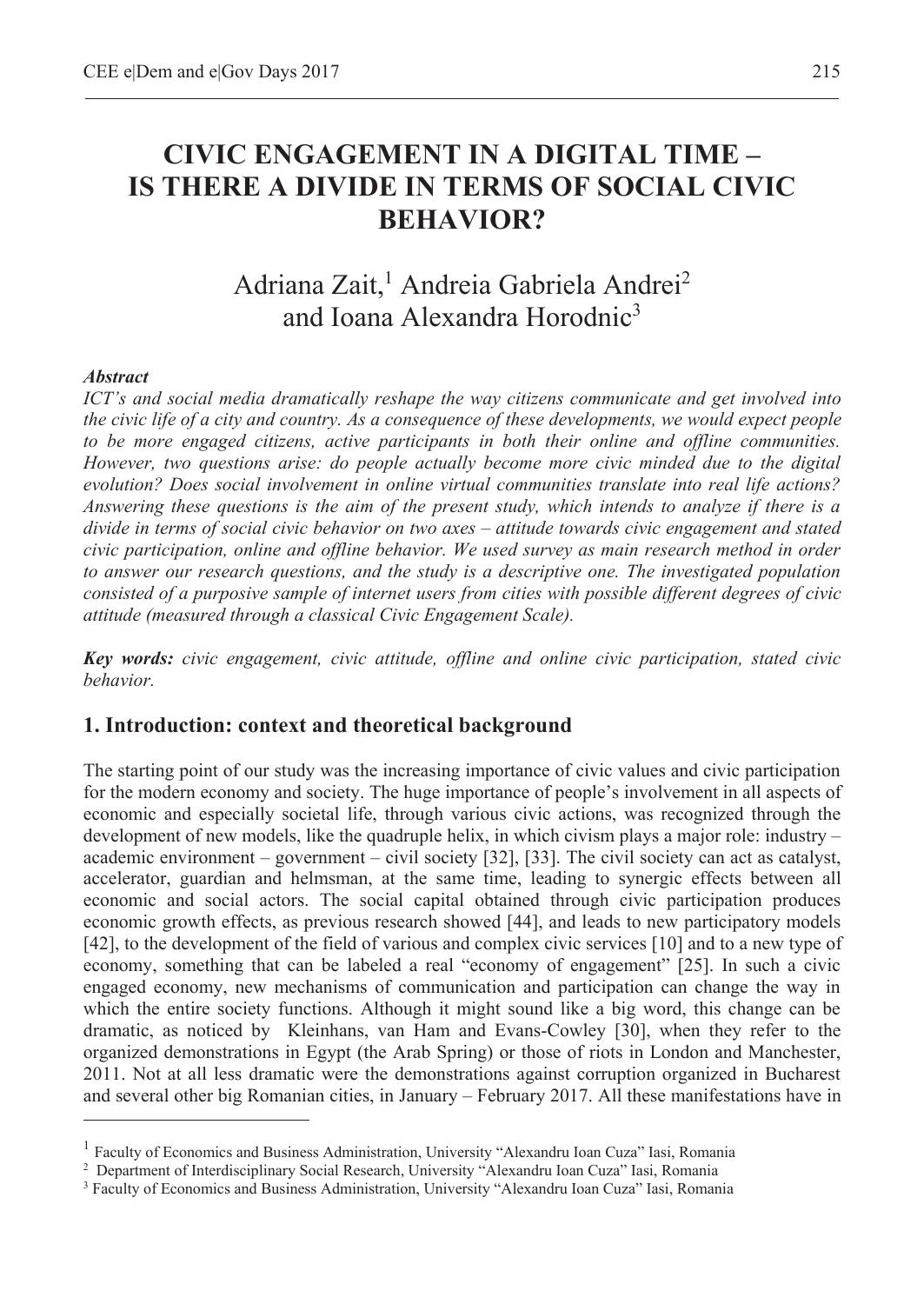common ICTs and social media as powerful tools for citizens' quick mobilization and selforganization.

Civic education and civic engagement lead to youth empowerment and long term positive effects on various economic and social issues – wellbeing, intelligence, creativity and innovation, democratic values and behavior, happiness – and all these contribute to personal growth and economic development [1], [2], [3], [14], [28], [31]. Participation and civic engagement are associated with psycho-sociological wellbeing, social intelligence, social innovation, democracy supportive behaviors or happier societies [14], [15], [25], [36], [41], [46]. Effects are found on various levels academic, personal, social and citizenship level outcomes [8]. All these lead, in the end, to a better quality of life, as a terminal or end value, through a simple mechanism similar to that described by Zanoli and Naspetti [49] for something very pragmatic, like organic food. For example, if we get involved in civic issues, we can fight for concrete attributes, like school abandon, get to abstract attributes, such as better educated people or better democracy, obtain functional competences or consequences, such as ability for continuous learning or ability to understand societal issues; one step further, this leads us to psycho-social consequences, like feeling good, and then to obtaining instrumental values, such as own physical and mental health, translated finally to a higher quality of our life.

Numerous factors influence civic engagement, at both individual and social group level. Some of the previous studies focused on personal factors [9], [35], [39], while other analyzed educational or cultural factors [4], [25], [39], [48]. Among all these factors, social media seem to have a significant impact on all aspects of life, including societal issues and civic participation [5], [27], [37], [43], [47], [50]. Although the effects of internet and social media on civic engagement and participation are mostly positive, not all dimensions of internet use are linked to civic engagement [37], and there might be thresholds in internet use – as previous investigators noticed, the time spent online has the potential to actually erode social capital [43], thus having a negative effect. The relationship between democracy and Internet is controversial [6], but Internet could become a less coerced public sphere and a place for fruitful debates, despite inherent risks of fake news or manipulation. Social media seems to play a very important role especially for cynics and skeptics [5], who rely more on citizen generated news, specific for social networks.

Encouraging and supporting civic attitudes and engagement seem an undisputable desiderate. However, the positive civic attitude is not enough, because positive attitudes towards civic engagement do not necessarily translate into real life actions – real civic behavior. There is a rather normal human gap between attitude and behavior [38], [45]. Efforts for measuring civic attitude, civic competence and civic behavior were made, all over the world, and sometimes large differences across countries, persistent in time, were found [21], [22], [23], [34], suggesting that situational factors, besides cultural ones, exercit an influence, as well.

Resuming the logical framework of our study in just a few words, civic attitude and engagement are important present issues; their influence factors need to be known; effects on various economic and social aspects are significant, and large differences are found in different countries; there is a gap between civic attitude and civic behavior, and social media is a common mediator, plays an important role in all these subjects. This is the general context in which our main research questions were raised: Do people become more civic minded due to the digital evolution? Does social involvement in online virtual communities translate into real life actions? Answering these questions is the aim of the present study, which intends to analyze if there is a divide in terms of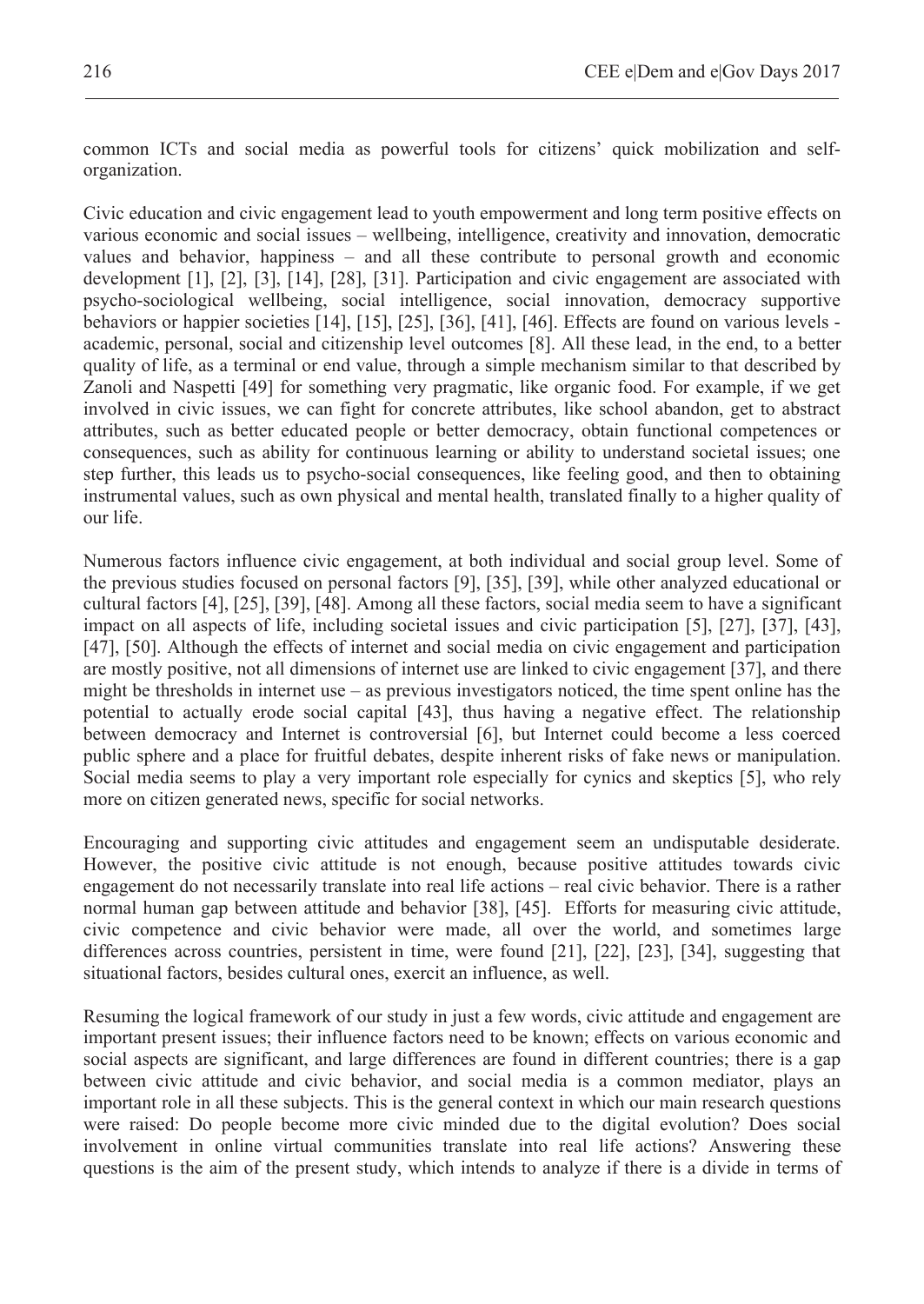social civic behavior on two axes – attitude towards civic engagement and stated civic participation, online and offline behavior.

## **2. Objectives and methodology**

The main objectives of our study were, at this stage, descriptive ones, namely to measure the stated general civic behavior of an Eastern European Country, EU member, to find out potential relationships between online civic engagement (online\_CE), offline civic engagement (offline\_CE), civic attitude (CEA) and the stated general civic behavior (CEB), to analyze the results and use them for a future explanatory research.

We assume positive relationships between online civic engagement and civic engagement attitude (Hypothesis1), between civic engagement attitude and general civic engagement behavior (Hypothesis 2), as well as between both online and offline civic engagement and civic engagement behavior (Hypotheses 3 and 4): (H1) online CE  $\rightarrow$  CEA; (H2) CEA $\rightarrow$  CEB; (H3) online CE $\rightarrow$ CEB; (H4) offline  $CE \rightarrow CEB$ .

Following aforementioned study objectives, as well as literature indications, we developed and tested a research model (fig.1), using structural equation modeling (PLS-SEM method) for data analysis, and a questionnaire based survey administered online on a convenience sample for data collection.

The questionnaire contained 22 items for measuring the four constructs of interest ( CEB, CEA, online CE, offline CE) as follows: 8 items for measuring CEA - civic engagement attitude and 6 items for measuring CEB - engagement behavior (taken from the Civic Engagement Scale of Doolittle and Faul, [12], as well as 3 items for measuring the stated offline civic engagement (offline\_CE) and 5 items for measuring the stated online civic engagement (online\_CE) adapted from the Online Civic Engagement and Offline Civic Engagement scales of Jugert et al. [27]. Although Jugert et al have used larger scales for offline and online civic engagement, after carefully analyzing the items and talking to 3 experts, we decided to clearly separate online and offline based on the final civic action, not on the channel of information or transmission; from this perspective, for example, money donations or volunteering can be done both entirely or partially offline and online. Therefore, we retained only two items specific for entirely offline and added an item which separated respondents in NGO members and non-members. Also, on the online civic engagement we added one item for measuring the stated perceived easiness of online versus offline civic participation. To these items we added profile questions and demographics: type of social network used, place of residence, gender, age, civil status, revenue, work experience and field of studies.

The 8 items for CEA - civic engagement attitude were *I feel responsible for my community, I believe I should make a difference in my community, I believe that I have a responsibility to help the poor and the hungry, I am committed to serve in my community, I believe that all citizens have a responsibility to their community, I believe that it is important to be informed of community issues, I believe that it is important to volunteer, I believe that it is important to financially support charitable organizations.*

The 6 items used for measuring CEB - general civic engagement behavior were: *I am involved in structured volunteer position(s) in the community, When working with others, I make positive changes in the community, I help members of my community, I stay informed of events in my*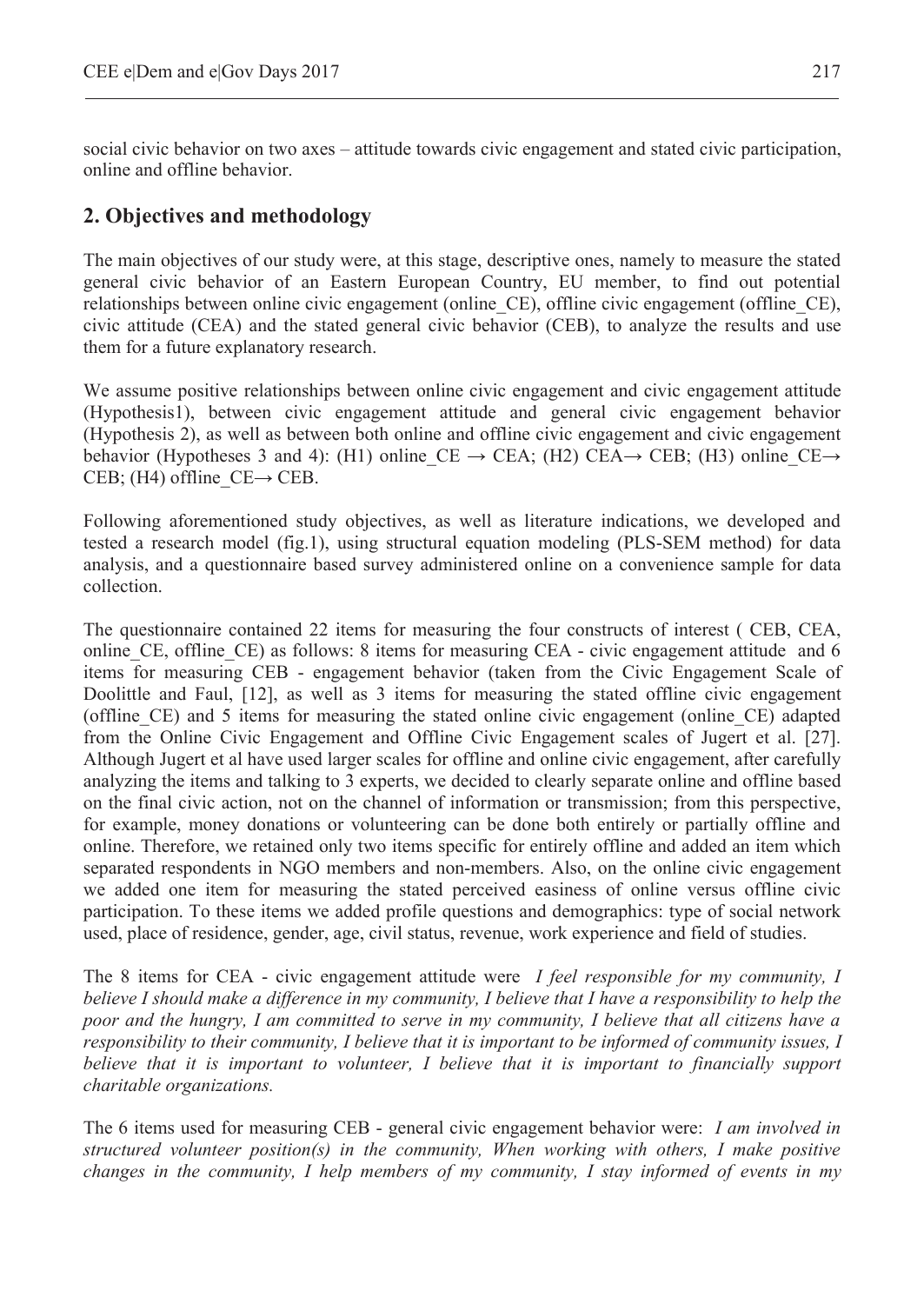*community, I participate in discussions that raise issues of social responsibility, I contribute to charitable organizations within the community.*

The 5 items for measuring online civic engagement (online\_CE) were: *I liked or shared link news, music or video with a social or civic content to my contacts, I discussed societal or civic contents on the net, I participated in online based petition, protest or boycott, I've visited websites of civic organizations, In general, I consider that is easier to participate or support civic actions online than offline.* 

Finally, 3 items were used for the offline civic engagement (offline\_CE): *I've worn bracelets or any other type of symbol of support for civic and social cases, I've taken part in a physical, offline demonstration, I am (or I used to be) an active member of a civic, non-profit organization.* 

All 22 items were measured on Likert type scales with 5 steps. The questionnaire was administered in Romanian, after a content validation process of back translation, in order to ensure the appropriate connotations. We used Google forms for the survey, and the questionnaire was distributed both on Facebook and to a list of e-mails. The data was collected during a week, in January 2017.

### **3. Results and discussion**

We obtained a sample of 217 complete answers, with the following structure of respondents: 27.1 % males and 72.9% females; 73.4% age 18-25 years, 17.4% age 26-35 years; 88.5% higher education degree; 47.7% have been NGO members. The majority of the sample consists of students with a background in economic and social studies. This can be explained by the fact that we used the Facebook accounts of the authors, who are academics and have many former student connections; also, the e-mails were sent to former students, with the kind request of distributing the questionnaire to their friends, as well – we especially targeted youth. Although a convenience or purposive sample, not representative for the whole population, it is a good pilot for our descriptive research.

Complying with PLS-SEM methodology [20] for testing the four assumptions included in the research model regarding the positive effects: (H1) online  $CE\rightarrow CEA$ ; (H2)  $CEA\rightarrow CEB$ ; (H3) online CE $\rightarrow$  CEB; (H4) offline CE $\rightarrow$  CEB, the overall goodness of fit, measurement model and structural model were evaluated, and relationships between variables were reported as outlined in fig.1. Model evaluation indicated the overall goodness-of-fit (GoF), the value of SRMR (SRMR= 0.075) being below the 0.08 limit of Hu and Bentler [24], as recommended for PLS-SEM method.

Also, the measurement model complied to the reliability and validity requirements, all reflective constructs ( $\alpha > 0.7$ ; rho A  $> 0.7$ ; CR  $> 0.8$ ; AVE  $> 0.5$  detailed in Table 1), as well as composite constructs (no collinearity among indicators) fulfilling methodological criteria.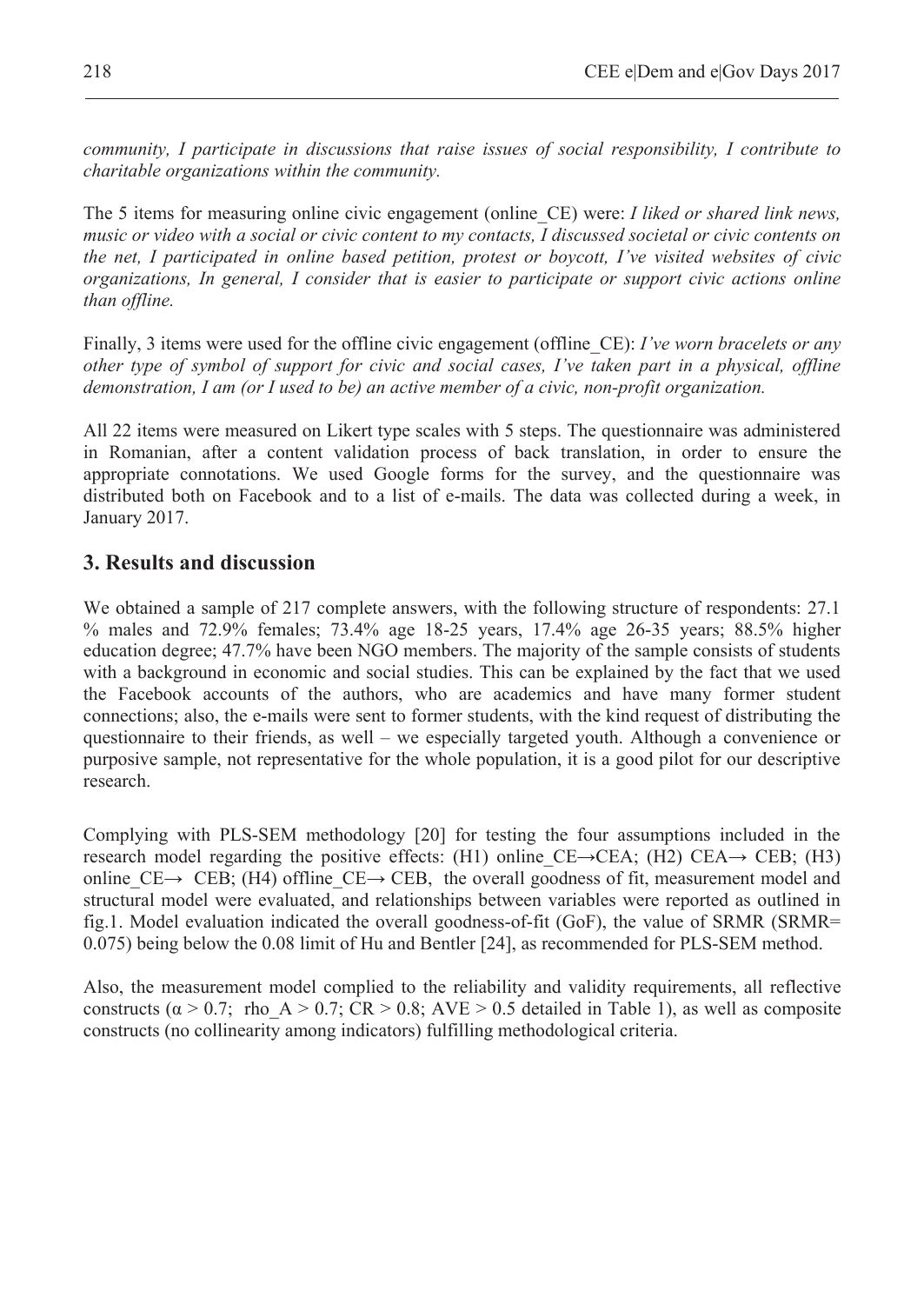| <b>Construct</b>                                                       | $\alpha$ | rho A | <b>CR</b>                | <b>AVE</b> |
|------------------------------------------------------------------------|----------|-------|--------------------------|------------|
| <b>CEA</b><br>[composite: the sum-scores of the 8 items measuring CEA] | 1.000    | 1.000 | 1.000                    | 1.000      |
| <b>CEB</b><br>[reflective: 6 items]                                    | 0.867    | 0.877 | 0.900                    | 0.602      |
| offline CE<br>[composite: 3 items]                                     |          | 1.000 | $\overline{\phantom{a}}$ |            |
| -online_CE<br>[reflective: 5 items]                                    | 0.838    | 0.876 | 0.883                    | 0.605      |

**Table 1: Construct Reliability and Validity**



**Figure 1: Research model with determination coefficients and path values** 

As indicated by Diamantopoulos and Siguaw [11], the variance inflation VIF < 3.3 indicated no multicollinearity among latent variables. Discriminant validity criteria of Fornell and Larcker [16] were meet (detailed statistics in Table 2) and HTMT values (Table 3) were below 0.85 as indicated in Henseler et al [19], [20].

| Construct   CEA   CEB   offline CE   online CE |       |                 |       |
|------------------------------------------------|-------|-----------------|-------|
| <b>CEA</b>                                     | 1.000 |                 |       |
| <b>CEB</b>                                     |       | $0.605$ 0.776 - |       |
| offline CE 0.459 $ 0.723 $ -                   |       |                 |       |
| online CE 0.494 $ 0.578 0.652$                 |       |                 | 0.778 |

**Table 2: Discriminant Validity: Fornell and Larcker criterion**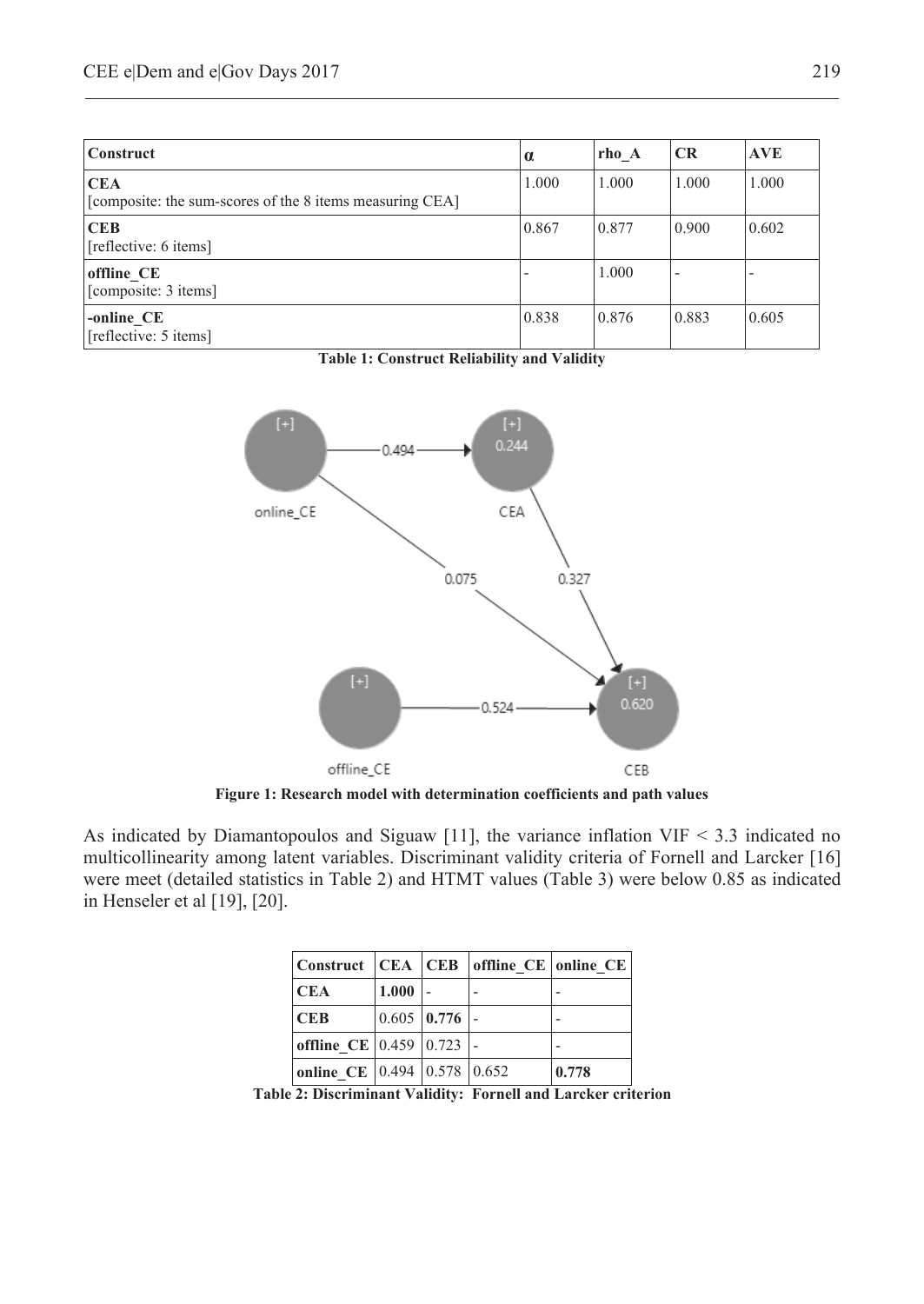|                       |       | CEA CEB online CE |
|-----------------------|-------|-------------------|
| <b>CEA</b>            |       |                   |
| <b>CEB</b>            | 0.645 |                   |
| online CE 0.512 0.629 |       |                   |

**Table 3: Discriminant Validity: HTMT criterion**

Bootstrapping procedure with 5000 re-samples employed for the structural model evaluation indicated that the relationships included in the model explain 62% of CEB variance  $(R^2=0.620)$ , while 24,4% of CEA variance is explained by online CE, as observable from Fig.1.

Bootstrapping results (Table 4) indicated the significance of the positive influences that were hypothesized, highlighting 3 direct effects: *online*  $CE \rightarrow CEA$ ;  $CEA \rightarrow CEB$ ; *offline*  $CE \rightarrow CEB$  (H1, H2 and H4 confirm) and the indirect effect *online*  $CE \rightarrow CEB$  (H3 partially confirms).

In the *online*  $CE \rightarrow CEB$  relationship, the significance of the indirect effect and the lack of the direct effect highlight the mediator role of CEA, the online civic engagement (online CE) influencing general civic behaviour (CEB) via civic engagement attitude (CEA), as observable from Table 4 and Figure 1.

| <b>Effects</b>                | <b>Effect</b><br><b>Type</b> | Path coef Mean<br>ß |       | <b>StDev</b> | T      | P     | $2.5\%$ C.I. | 97.5% C.I. |
|-------------------------------|------------------------------|---------------------|-------|--------------|--------|-------|--------------|------------|
| $CEA \rightarrow CEB$         | direct                       | 0.327               | 0.325 | 0.048        | 6.824  | 0.000 | 0.227        | 0.418      |
| offline $CEA \rightarrow CEB$ | direct                       | 0.524               | 0.529 | 0.051        | 10.246 | 0.000 | 0.425        | 0.626      |
| online $CE \rightarrow CEA$   | direct                       | 0.494               | 0.496 | 0.054        | 9.087  | 0.000 | 0.385        | 0.597      |
| online $CE \rightarrow CEB$   | direct                       | 0.075               | 0.078 | 0.059        | 1.264  | 0.206 | $-0.043$     | 0.191      |
| online $CE \rightarrow CEB$   | indirect $0.162$             |                     | 0.161 | 0.030        | 5.326  | 0.000 | 0.105        | 0.224      |

**Table 4: Direct and Indirect Effects**

As results outline, while civic engagement attitude and offline civic engagement are directly influencing civic behavior, the online engagement exerts a direct positive effect on civic attitude which mediates the indirect effect of online civic engagement on civic behavior.

Finally, a multigroup analysis (MGA) employed to control for potential differences that might appear due to participant's demographics indicated no significant influences, highlighting that the presented model holds.

#### **4. Conclusions, limits and further research**

Coming back to our research questions and hypothesized relationships, based on the results of the study we can say that people just partially become more civic minded due to the digital evolution, their attitude being affected more than their stated behavior. Although the online civic engagement positively affects the civic engagement attitude, and civic engagement attitude positively affects civic engagement behavior, the online civic engagement attitude has just an indirect effect on online civic engagement behavior. That is, the online civic engagement affects civic behavior only indirectly, through civic engagement attitude (which acts as a mediating variable). This implies that we could use social media and digital instruments in order to increase positive civic engagement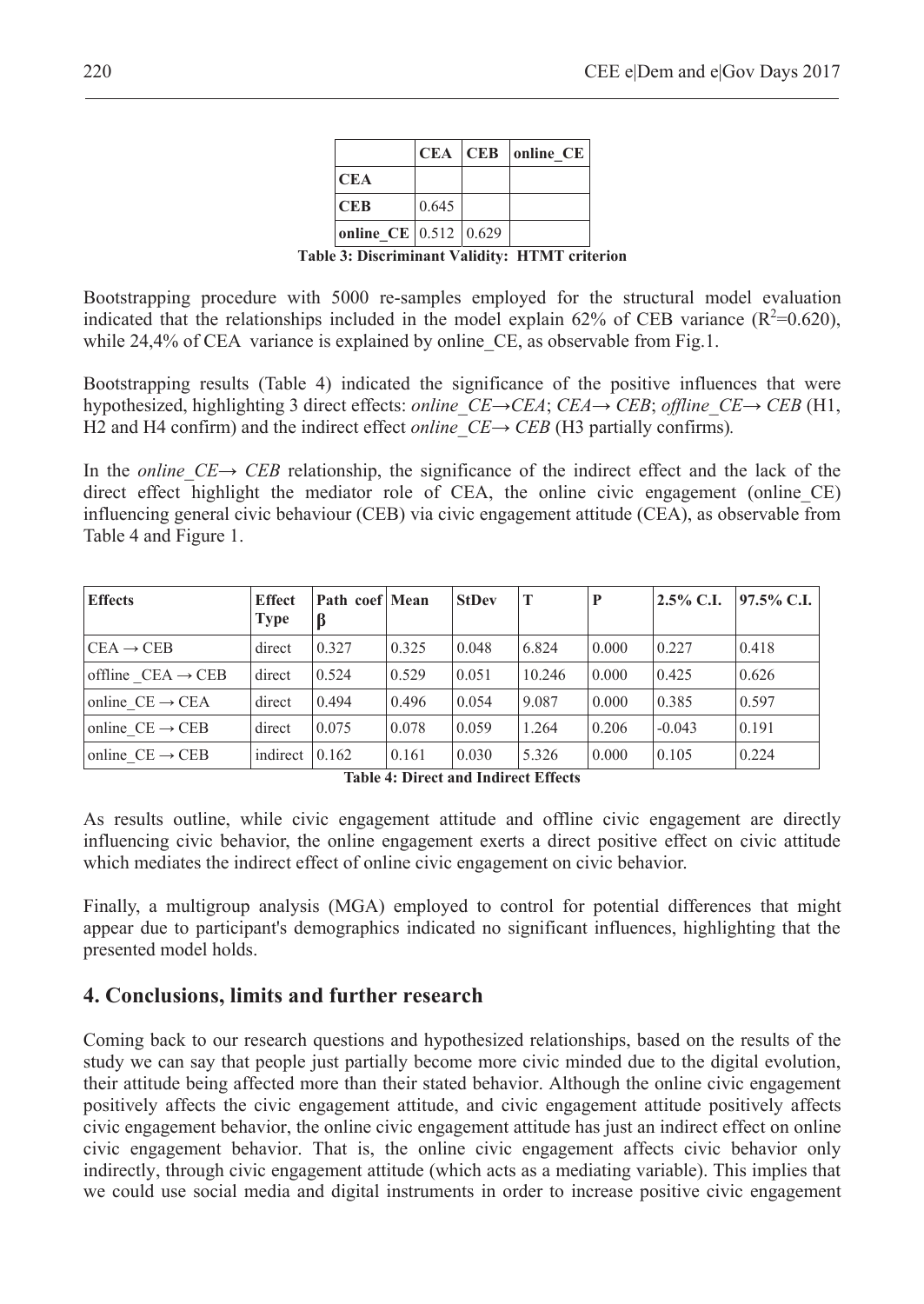attitudes. Social involvement in online virtual communities partially translates into real life actions. The positive effect of offline civic engagement on civic engagement behavior is much stronger. No differences were found based on demographic characteristics of respondents.

The main limit of the present research comes from the non-probabilistic sample, not representative for the total population. Also, the sample was a rather small one. The analyzed population consisted mainly from students, and although previous studies have shown that youth civic engagement is a good predictor for future civic participation, we don't have enough data to describe the situation for other categories of age and education. Thus, the results are specific for an exploratory, pilot type of research.

Future research needs to specifically address other categories of age and education, as well as to include other variables than demographic ones in order to explain civic attitude and civic engagement behavior. A second stream for a future research will focus on the nature of the social capital created through civic engagement. In this respect it would be really interesting to test the type of civic engagement, and see if it is a bonding or bridging type. The term "bonding" refers to the value assigned to social networks between homogeneous groups of people (in terms of age, studies, interests, opinions etc.) and "bridging" refers to that of social networks between socially heterogeneous groups [29]; bonding and bridging ties can lead to different types of social capital, some positive and some negative, based on Putnam's work. [40] Social capital development on the internet via social networking websites tends to be bridging capital [13], but social capital formation through civic engagement is still a new area, and more research is needed. As previous studies have shown, memberships in bridging groups are more strongly linked to positive civic values than those from bonding ones [17]. This is why a future research direction will be to test the bonding or bridging nature of online civic engagement, since the desired result of stimulating civic participation is to obtain positive civic values and effects.

## **5. References**

- [1] ALTMAN, D. and FEIGHERY, E.: Future directions for youth empowerment: Commentary on application of youth empowerment theory for tobacco control, *Heath Education and Behavior,* 31 (641), 2004, p. 641-647.
- [2] ASTIN, A. W., SAX, L. J. and AVALOS, J.: The Long-Term Effects of Volunteerism During the Undergraduate Years. *The Review of Higher Education*. 21(2), 1999, p. 187-202.
- [3] BRENNAN, M.A. and BARNETT, R.V.: Bridging Community and Youth Development: Exploring Theory, Research, and Application, *Community Development*, 40:4, 305-310, DOI: 10.1080/15575330903279515, 2009.
- [4] BROCKNER, J., CHEN, Y.-R, MANNIX, E. A, LEUNG, K. and SKARLICKI, D. P.: Culture and procedural fairness: When the effects of what you do depend on how you do it, *Administrative Science Quarterly,* 45, 1, 2000, p. 138-161.
- [5] CARR, D.J., BARNIDGE, M., LEE, B.G and TSANG, S.J.: Cynics and Skeptics: Evaluating the Credibility of Mainstream and Citizen Journalism, *Journalism & Mass Communication Quarterly,* Vol. 91(3) 452–470, DOI: 10.1177/1077699014538828, 2014.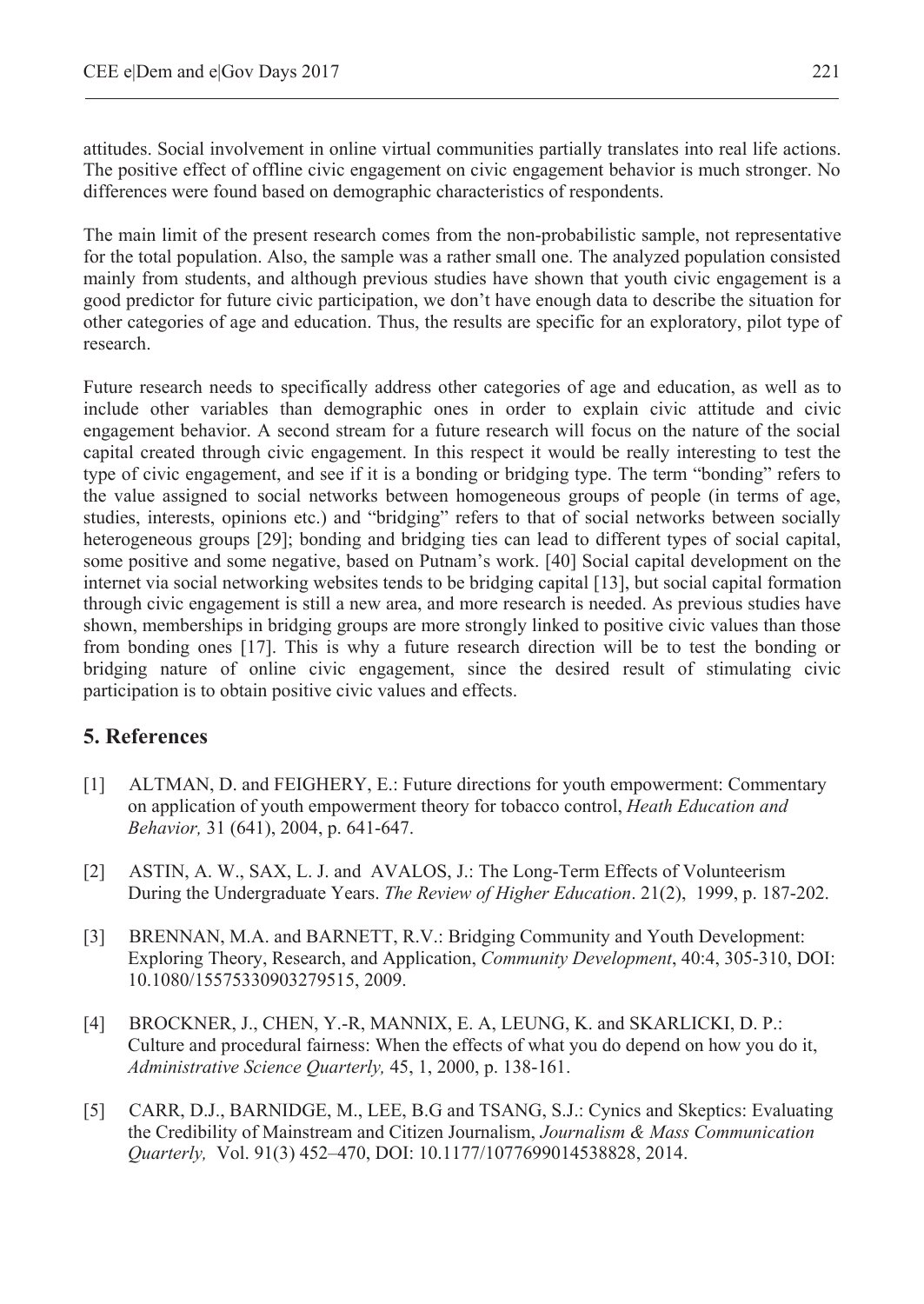- [6] CERON, A.: Internet, news and political trust: the difference between social media and online media outlets, *Journal of Computer-Mediated Communication,* vol.20, 2015, pp. 487-503.
- [7] COLLINS, C.R., NEAL, J.W. and NEAL, Z.P.: Transforming Individual Civic Engagement into Community Collective Efficacy: The Role of Bonding Social Capital, *Am Journal of Community Psychology,* 54, 2014, p. 328–336, DOI 10.1007/s10464-014-9675-x.
- [8] CONWAY, J., AMEL, E. and GERWEIN, D.: Teaching and Learning in the Social Context: A Meta-Analysis of Service-Learning's Effects on Academic, Personal, Social and Citizenship Outcomes. *Teaching Psychology*. 36(4), 2009, p. 233-245.
- [9] DAWES, C.T., SETTLE J.E., LOEWEN, P.J., MCGUE, M. and IACONO, W.G.: Genes, psychological traits and civic engagement, Phil. Trans. R. Soc. B 370: 20150015, 2015, http://dx.doi.org/10.1098/rstb.2015.0015.
- [10] DEKKER, P.: Civicness: From Civil Society to Civic Services?, *Voluntas,* 20:220–238, DOI 10.1007/s11266-009-9089-9, 2009.
- [11] DIAMANTOPOULOS, A. and SIGUAW, J.A.: Formative versus Reflective Indicators in Organizational Measure Development: A Comparison and Empirical Illustration, British Journal of Management, Vol. 17, No 4, 2006, pp. 263-282.
- [12] DOOLITTLE, A. and FAUL, A.C.: Civic Engagement Scale: A Validation Study, *SAGE Open,* July-September*,* 1–7, DOI: 10.1177/2158244013495542, 2013, sgo.sagepub.com.
- [13] ELLISON, N. B., VITAK, J., GRAY, R. and LAMPE, C.: Cultivating social resources on social network sites: Facebook relationships maintenance behaviors and their role in social capital processes, *Journal of Computer-Mediated Communication,* vol.19, 2014, pp. 855-870.
- [14] FINLEY, A.: The Joy of Learning: The Impact of Civic Engagement on Psychosocial WellBeing, *Diversity & Democracy,* Vol.15, Iss.3, 2012.
- [15] FINLEY, A.: Civic Learning and Democratic Engagements: A Review of the Literature on Civic Engagement in Post-Secondary Education, Paper prepared for the United States Department of Education as part of Contract: ED-OPE-10-C-0078, 2011.
- [16] FORNELL, C. and LARCKER, D.F.: Evaluating structural equation models with unobservable variables and measurement error, Journal of Marketing Research, Vol. 18, No 1, 1981, pp. 39-50.
- [17] GEYS, B. and MURDOCH, Z.: Measuring the 'Bridging' versus 'Bonding' nature of social networks: a proposal for integrating existing mmeasures, *Sociology*, vol.44, iss.3, 2010, pp. 523-540.
- [18] GRIEVE, R. and MAHAR, D.: Can social intelligence be measured? Psychometric properties of the Tromsø Social Intelligence Scale –English Version, *The Irish Journal of Psychology,*  34:1, p. 1-12, DOI: 10.1080/03033910.2012.737758, 2012.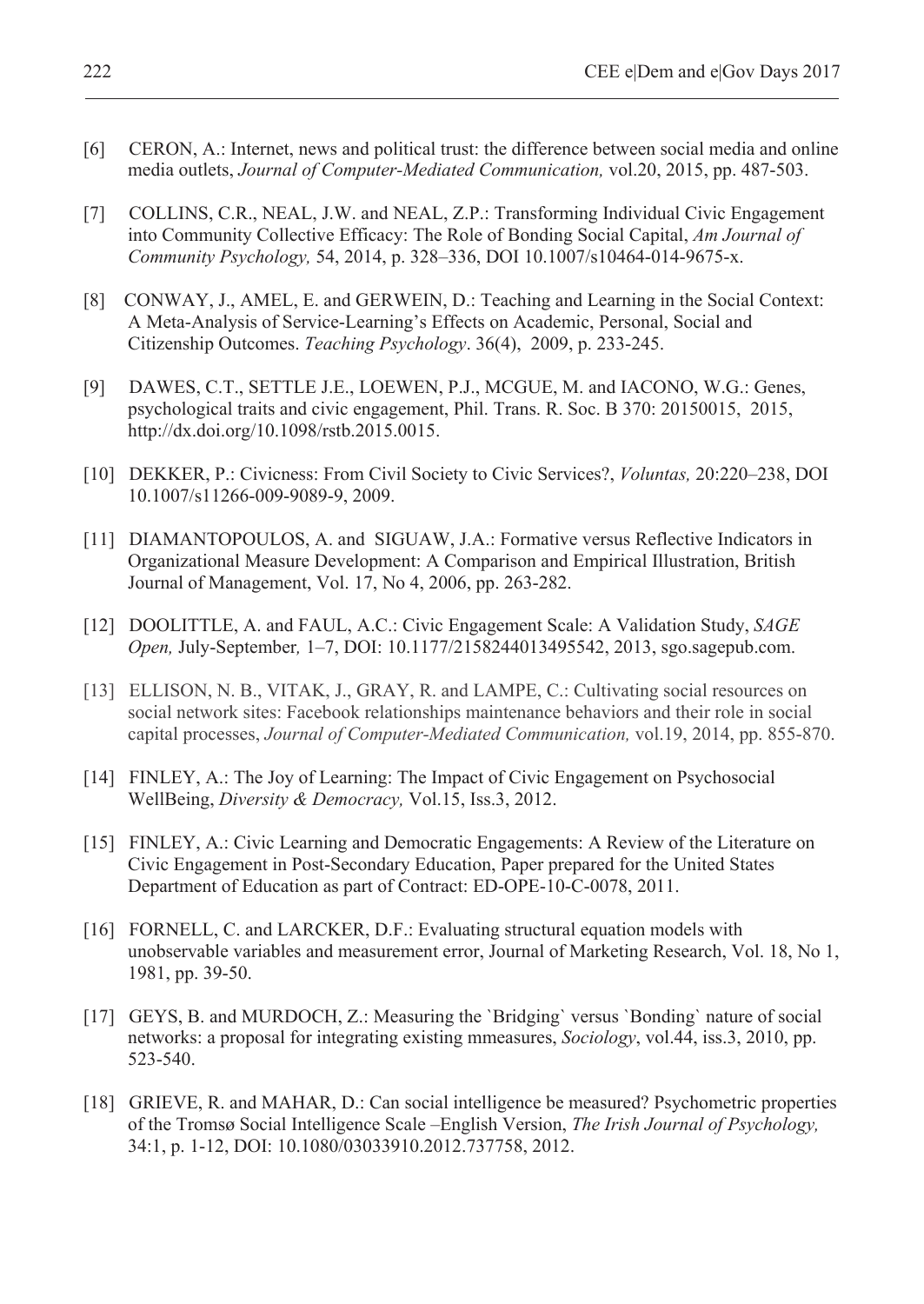- [19] HENSELER, J., RINGLE, C.M. and SARSTEDT, M.: A new criterion for assessing discriminant validity in variance-based structural equation modeling, Journal of the Academy of Marketing Science, Vol. 43, No 1, 2015, pp. 115-135.
- [20] HENSELER, J., HUBONA, G. and RAY, P.A.: Using PLS path modeling in new technology research: updated guidelines, Industrial Management & Data Systems, Vol. 116, No 1, 2016, pp. 2-20.
- [21] HOSKINS, B., SAISANA, M. and VILLALBA, C.M.H.: Civic Competence of Youth in Europe: Measuring Cross National Variation Through the Creation of a Composite Indicator, *Soc Indic Res,* 123, 2015, p. 431–457, DOI 10.1007/s11205-014-0746-z.
- [22] HOSKINS, B., VILLALBA, C. and SAISANA, M.: Measuring Civic Competence across Europe: 10 years, 2012, on, https://ec.europa.eu/jrc/sites/jrcsh/files/20120618COINCivic CompetenceIndex \_Brussels.pdf.
- [23] HOSKINS, B., VILLALBA, E., VAN NIJLEN, D. and BARBER, C.: Measuring Civic Competence in Europe, *JRC Scientific and Technical Reports,* 2008, *http://publication.jrc. ec.europa.eu/repository/bitstream/JRC42904/bryonycci\_jrc42904\_final.pdf*
- [24] HU, L.T. and BENTLER, P.M.: Cutoff criteria for fit indexes in covariance structure analysis: Conventional criteria versus new alternatives, Structural equation modeling: a multidisciplinary journal, Vol. 6, No 1, 1999, pp. 1-55.
- [25] HUDDART, S.: Open Source, Social Innovation and a New Economy of Engagement, *Open Source Business Resource*, 2008, http://timreview.ca/article/184.
- [26] JENNINGS, M.K. and STOKER, L.: Social Trust and Civic Engagement across Time and Generations, *Acta Politica*, 39, 2004, p. 342–379.
- [27] JUGERT, P., ECKSTEIN, K., NOACK, P., KUHN, A. and BENBOW, A.: Offline and Online Civic Engagement among Adolescents and Young Adults from Three Ethnic Groups, *J Youth Adolescence*, 2013, 42: 123–135, DOI 10.1007/s10964-012-9805-4.
- [28] KAHNE, J.E. and SPORTE, S.E.: Developing Citizens: The Impact of Civic Learning Opportunities on Students' Commitment to Civic Participation, *American Educational Research Journal,*Vol. 45, No. 3, 2008, pp. 738-766, DOI: 10.3102/0002831208316951.
- [29] KAWACHI, I., KIM, D. and COUTTS, A. *et al*: Reconciling the three accounts of social capital. *Int J Epidemiol* Aug, 33(4), 2004, p. 682-90.
- [30] KLEINHANS, R., VAN HAM, M. and EVANS-COWLEY, J.: Using Social Media and Mobile Technologies to Foster Engagement and Self-organisation in Participatory Urban Planning and Neighbourhood Governance., *Planning Practice & Research,* vol.30, iss.3, 2015, pp. 237-247.
- [31] LENZI, M., VIENO, A., ALTOE, G., SCACCHI, L., PERKINS, D., ZUKAUSKIENE, R. and SANTINELLO, M.: Can Facebook Informational Use Foster Adolescent Civic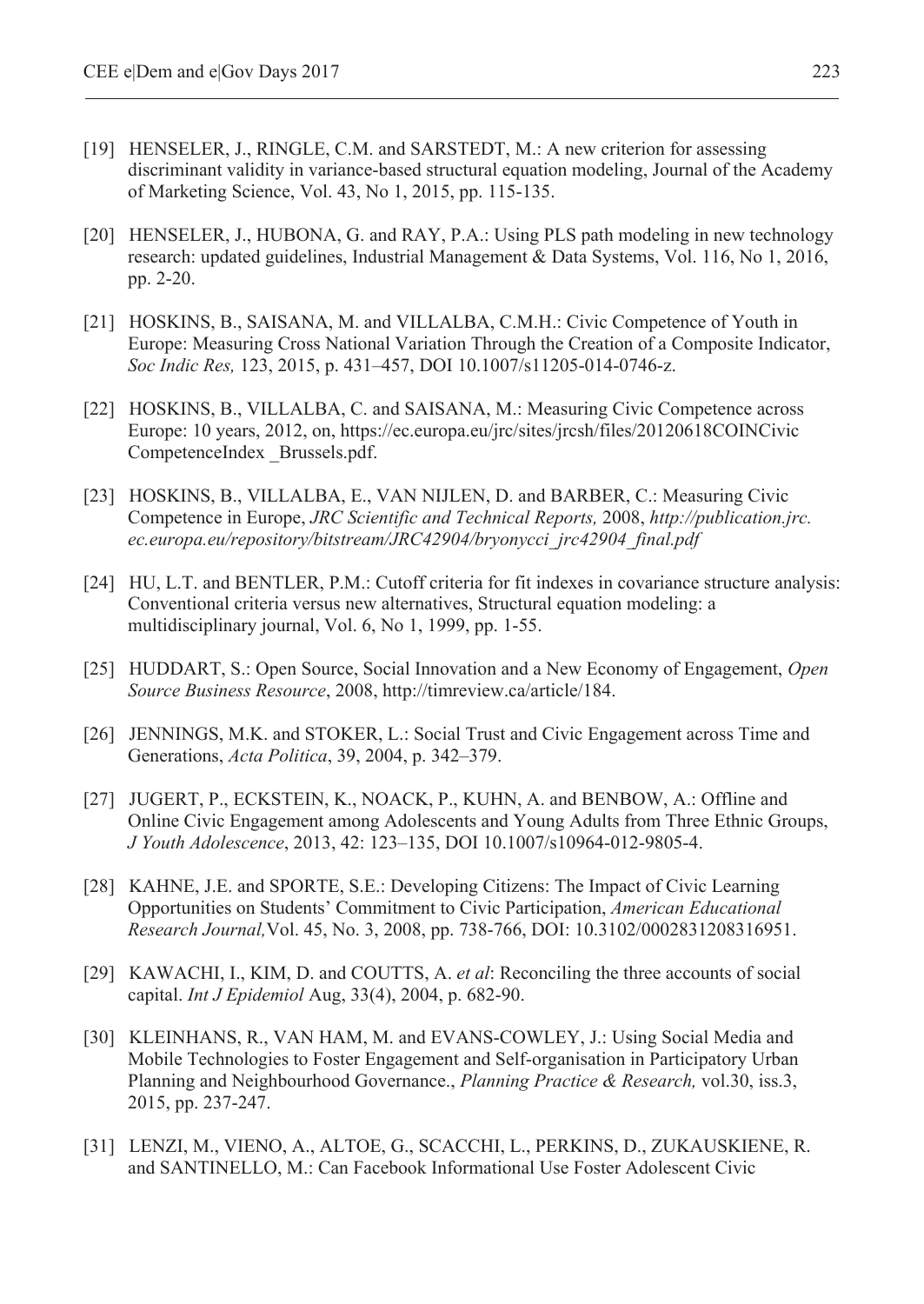Engagement?, *Am J Community Psychol,* 55, 2015, p.444–454, DOI 10.1007/s10464-015- 9723-1.

- [32] LOMBARDI, P., GIORDANO, S., FAROUH, H. and YOUSEF, W.: Modeling the Smart City Performance, *Innovation: The European Journal of Social Science Research* 25: 2, 2012, p. 137–149.
- [33] MACGREGOR, S.P., MARQUES-GOU, P. and SIMON-VILLAR, A.: Gauging Readiness for the Quadruple Helix: A Study of 16 European Organizations, *Journal of Knowledge Economics,* 1, 2010, p. 173–190.
- [34] MARCHENKO, A.: Comparisons of Civic Engagement in Europe: Evidence from European Values Study, *Slovak Journal of Political Sciences*, Volume 14, No. 4, 2014, p. 331-361.
- [35] MONDAK, J.J., HIBBING, M.V., CANACHE, D., SELIGSON, M.A. and ANDERSON, M.R.: Personality and Civic Engagement: An Integrative Framework for the Study of Trait Effects on Political Behavior, *American Political Science Review* Vol. 104, No. 1 February 2010, doi:10.1017/S0003055409990359.
- [36] MOORE MCBRIDE, A. and MLYN, E.: Innovation Alone Won't Fix Social Problems, *The Chronicle of Higher Education,* 2015, http://www.chronicle.com/article/ InnovationAloneWont Fix/151551.
- [37] MOY, P., MANOSEVITCH, E., STAMM, K. and DUNSMORE, K.: Linking Dimensions Of Internet Use And Civic Engagement, *Journalism and Mass Communication Quarterly;*  Autumn 2005; 82, 3, 2005, p. 571-585.
- [38] PADEL, S. and FOSTER, C.: Exploring the gap between attitudes and behaviour: Understanding why consumers buy or do not buy organic food, *British Food Journal*, Vol. 107 Iss: 8, 2005, pp. 606 – 625.
- [39] PANCER, M.S.: *The Psychology of Citizenship and Civic Engagement*, Oxford University Press, 2015.
- [40] PUTNAM, R. D.: Bowling alone: America's declining social capital. Journal of Democracy, 6(1), 1995, pp. 65-78.
- [41] QUINTELIER, E. and VAN DETH, J.W.: Supporting Democracy: Political Participation and Political Attitudes. Exploring Causality Using Panel Data, *Political Studies,* Volume 62, Issue S1, 2014, p. 153–171.
- [42] REDDICK, C.G.: Citizen interaction and e-government: evidence for the managerial, consultative and participatory models, *Transforming Government: People, Process and Policy,* Vol. 5, No.2, 2011, pp. 167-184.
- [43] SHAH, D., SCHMIERBACH, M., HAWKINS, J., ESPINO, R. and DONAVAN, J.: Nonrecursive models of Internet use and community engagement: questioning whether time spent online erodes social capital, *Journalism and Mass Communication Quarterly;* Winter 2002; 79, 4, 2002, p. 964-987.